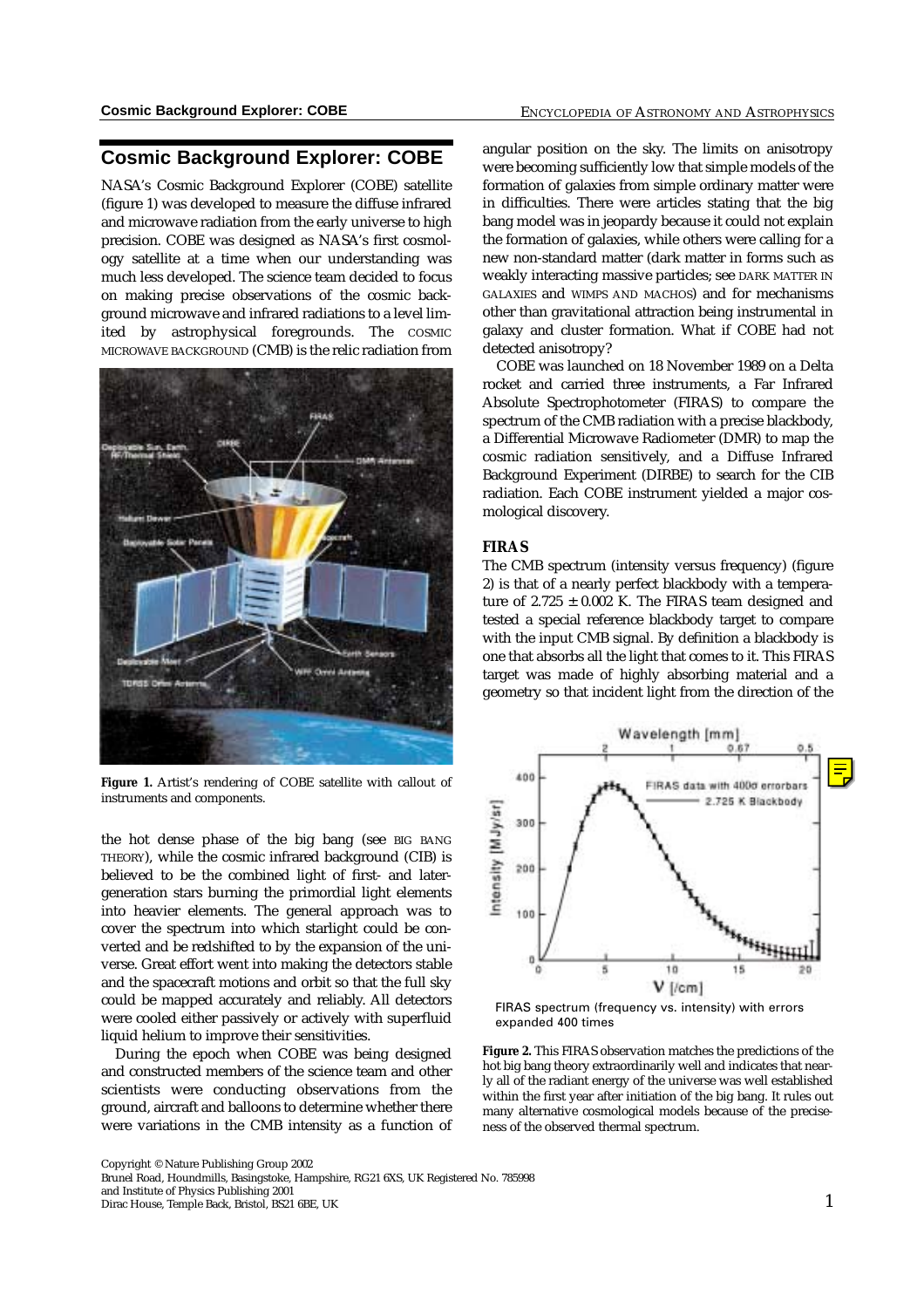instrument must undergo seven bounces, each much more likely to absorb than reflect onward or back out. As a result the reference target absorbs more than 99.99% of the incident light. The target was also designed to have good thermal conductivity and metrology traceable back to the National Bureau of Standards so that its temperature would be uniform and known. Cross-checks come from the shape of the emission as a function of wavelength. The FIRAS covers the wavelength range from 0.1 to 10 mm in two spectral channels separated at 0.5 mm and has approximately 5% spectral resolution. A flared horn antenna aligned with the COBE spin axis gives the FIRAS a 7° field of view. The instrument was cooled to 1.5 K to reduce its thermal emission and to enable the use of sensitive bolometric detectors. The FIRAS ceased to operate when the supply of liquid helium was depleted on 21 September 1990, by which time it had surveyed the sky 1.6 times.

### **DMR**

The CMB was found to have intrinsic anisotropy (variation with angle on the sky) for the first time (figures 3–6). These variations were observed on angular scales of 7° to the full sky and are at a level of 1 part in 100.000. These tiny variations in the intensity of the CMB over the sky trace the very-large-scale distribution of matter and energy when the universe was still very young — order of 100.000 years — but the variations are very likely to be nearly unchanged from earliest seconds of the universe's existence. The DMR maps show us the very early embryonic universe. Later the early structures seen by DMR developed into galaxies, galaxy clusters and the largescale structure that we see in the universe today.

The DMR instrument consists of six differential microwave radiometers, two nearly independent channels that operate at each of three frequencies: 31.5, 53 and 90 GHz. These frequencies were chosen to minimize the contamination from Galactic emission. Each differential radiometer measures the difference in power received from two directions in the sky separated by 60°, using a pair of horn antennas. Each antenna has a 7° (FWHM) beam. The COBE satellite rotates at approximately 0.8 rev min –1 and precesses in near-polar orbit, following the day–night terminator. As a result the DMR makes highly redundant observations of the entire sky in a 6-month period. Over the 4 years of observations the DMR mapped the full sky eight times in different configurations and alignments. Great care was taken in the experiment design, operations, data processing and analysis to avoid contamination and undesirable systematic effects and to reveal any residuals.

#### **DIRBE**

Infrared absolute sky brightness maps in the wavelength range 1.25–240 µm were obtained to carry out a search

## **Cosmic Background Explorer: COBE** ENCYCLOPEDIA OF ASTRONOMY AND ASTROPHYSICS



**Figure 3.** The DMR observations of the microwave sky showing it to be quite uniform.



**Figure 4.** DMR map with 2.728 K monopole removed and scale expanded to show the dipole anisotropy which varies smoothly from about plus one part in a thousand to minus one part in a thousand. The map covers the full sky and in Galactic coordinates with the center of the Galaxy in the center and the plane of the Galaxy running horizontally.



**Figure 5.** DMR anisotropy map.

for the CIB (figures 8 and 9). The CIB was originally detected in the two longest DIRBE wavelength bands, 140 and 240  $\mu$ m, and in the short-wavelength end of the FIRAS spectrum. Subsequent analyses have detections of the CIB in the near-infrared DIRBE sky maps. As a result of the cosmic redshift and reprocessing by dust of short-wavelength radiation, the wide spectral range from 1 to 1000  $\mu$ m contains much of the energy released since the formation of luminous objects. The CIB represents a 'core sample' of the universe; it contains the cumulative emissions of stars and galaxies dating back to the epoch when these objects first began to form. The

Copyright © Nature Publishing Group 2002

Brunel Road, Houndmills, Basingstoke, Hampshire, RG21 6XS, UK Registered No. 785998 and Institute of Physics Publishing 2001

and institute of Physics Publishing 2001<br>Dirac House, Temple Back, Bristol, BS21 6BE, UK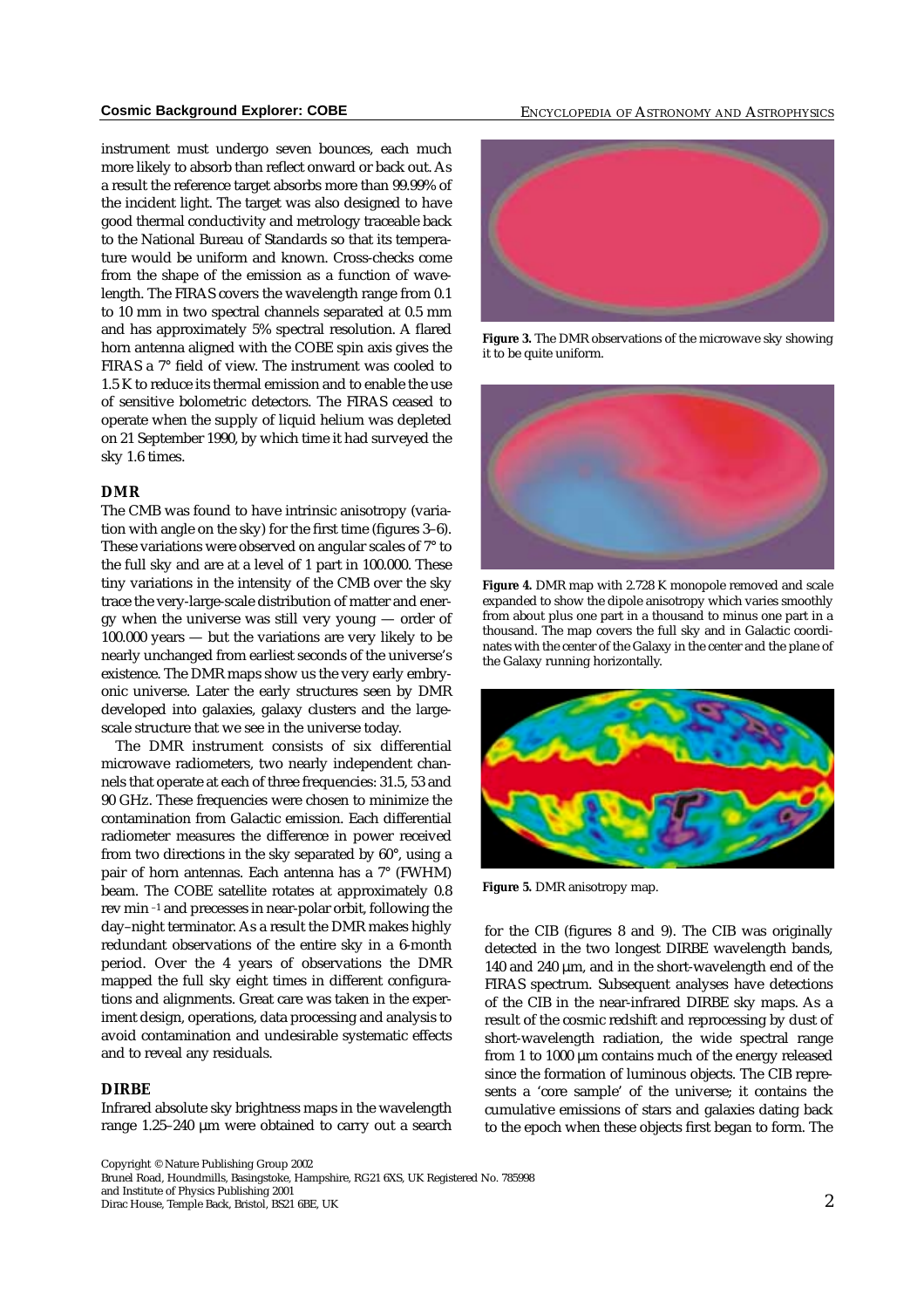

**Figure 6.** CMB anisotropy angular power spectrum.

COBE CIB measurements constrain models of the cosmological history of star formation and the build-up over time of dust and elements heavier than hydrogen, including those of which living organisms are composed. Dust has played an important role in star formation throughout much of cosmic history.

### **The impact of COBE**



The COBE discoveries, particularly the COBE DMR discovery of CMB anisotropies, galvanized cosmology for the larger public as well as the science community, as a result of the significant new scientific results, with the anisotropies promising to be a new powerful cosmological probe, generating attention, interest and impact.

Immediately following the COBE DMR announcement and subsequent press coverage a large number of people moved into cosmology and in particular CMB-related





Copyright © Nature Publishing Group 2001 Brunel Road, Houndmills, Basingstoke, Hampshire, RG21 6XS, UK Registered No. 785998 and Institute of Physics Publishing 2001 and institute of Physics Publishing 2001<br>Dirac House, Temple Back, Bristol, BS21 6BE, UK

## **Cosmic Background Explorer: COBE** ENCYCLOPEDIA OF ASTRONOMY AND ASTROPHYSICS



**Figure 8.** Our Milky Way Galaxy as observed by the COBE DIRBE in wavelength bands at  $1,2$  and  $3 \mu$ m presented in the optical. The stars making the central Galactic bulge at the nucleus and the brownish regions of dust and gas show clearly.



**Figure 9.** Full version of our Milky Way Galaxy as observed by the COBE DIRBE in wavelength bands at 1,2 and 3  $\mu$ m presented in the optical. The stars making the central Galactic bulge at the nucleus and the brownish regions of dust and gas show clearly.

cosmology. The first noticeable results were the theoretical papers exploring the outstanding potential that precise observations of the CMB anisotropy angular spectrum had for testing cosmological models and determining key cosmological parameters. At the same time new experimental programs were started and existing experimental programs invigorated. In addition to the science community, agencies and governments took note of the attention and promise of CMB cosmology and as a result two new satellite missions were started. NASA's MAP (Microwave Anisotropy Probe) and the joint European Space Agency (ESA) and NASA Max Planck Explorer. The design and personnel on MAP are essentially direct descendants of COBE DMR. MAP was launched in 2001 getting to Earth–Sun L2 in September 2001 and making observations. The Planck mission is broader and more ambitious but can trace many of its approaches and training to COBE. Planck is scheduled for launch in 2007.

The CMB promise began to be fulfilled by the MAXI-MA, BOOMERANG and DASI experiments which extended the COBE observations of the anisotropy angu-